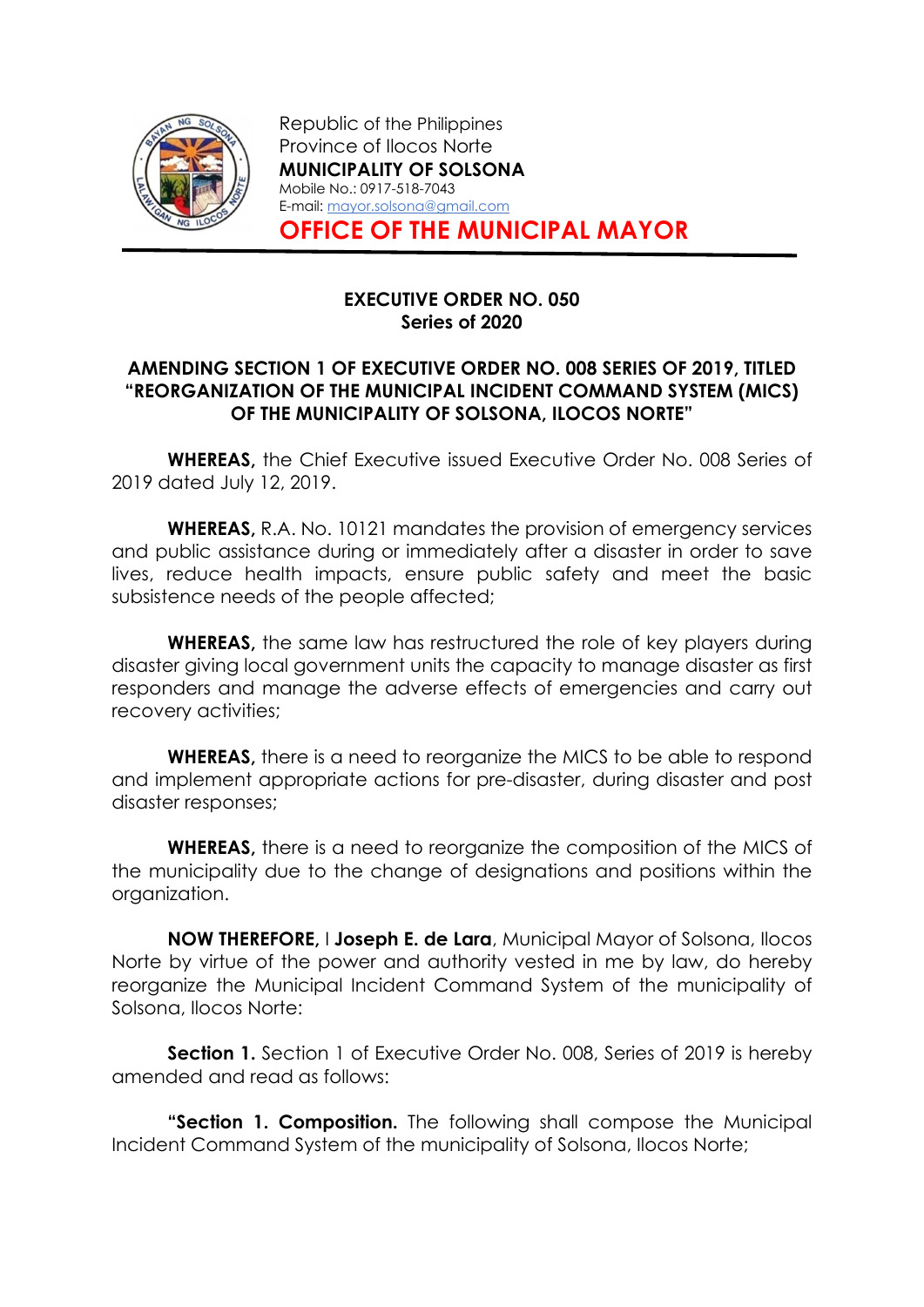## A. Composition of the Coordination Staff:

| RESPONSIBLE OFFICIAL      | HON. JOSEPH E. DE   Municipal Mayor, |                            |
|---------------------------|--------------------------------------|----------------------------|
|                           | LARA                                 | <b>MDRRMC Chairperson</b>  |
| HEAD<br>$\bigcirc$ F      | RESPONSE   ENGR. RANISON             | D.   Vice Chairperson, MAO |
| <b>CLUSTER</b>            | <b>NARCISO</b>                       |                            |
| <b>OPERATIONAL</b>        | <b>BELLA B. BALLESTEROS</b>          | <b>MSWDO</b>               |
| <b>COORDINATOR</b>        |                                      |                            |
| <b>INCIDENT COMMANDER</b> | <b>JOHN REY LOYOLA</b>               | <b>MDRRMO</b>              |

# B. Composition of the Coordination Staff:

| PCPT. CHRIS ANTHONY SORSANO      | <b>Security Services</b>              |
|----------------------------------|---------------------------------------|
| <b>SFO4 RICHARD NICOLAS</b>      | <b>Fire Services</b>                  |
| HON. JONATHAN L. DE LARA         | Plans and Operational Unit            |
| HON. BENIGNO L. AQUINO           | Intelligence and Disaster Analysis    |
| HON. MARK DENNIS P. DEL CASTILLO | Resource Unit                         |
| HON. REYNALDO G. MARIANO         | <b>Information Services</b>           |
| HON. JOVENCIO M. PASCUA          | <b>Communication/Warning Services</b> |
| HON. BOB G. SACRO                | <b>Transportation Services</b>        |
| HON. JOSE P. MARTIN, JR.         | Rescue/Engineering Services           |
| HON. NORBERTO L. AGULAY          | <b>Health Services</b>                |
| HON. CEASAR PAUL M. PARADO       | Relief Services/<br>Rehabilitation    |
|                                  | Services                              |
| DR. RIZALINA MANZANO             | <b>Education Services</b>             |

# C. Composition of Command Staff:

| Mx. ALFONSO JEZIEL M. DE LOS REYES | Public Information Officer |
|------------------------------------|----------------------------|
| PSSg. ESTRELITA MEDINA             | Safety Officer             |
| Mx. ROSELL R. BATARA               | Liaison Officer            |

#### D. Composition of General Staff: 1. OPERATION SECTION

| <b>Operation Section Chief</b> | ENGR. RANISON D. NARCISO |
|--------------------------------|--------------------------|
| <b>Staging Area Leader</b>     | ENGR. ROSELDA P. FAHIGAL |
|                                | Asst. Leader:            |
|                                | Clarence Rafael          |
|                                | <b>Members:</b>          |
|                                | Mx. Teodulo P. Estacio   |
|                                | Mx. Harold Bryan Cariaga |
|                                | Mx. Evejane Sta. Monica  |
|                                | Mx. Regie Abrincia       |
|                                | Mx. Gerald Caacbay       |
|                                | Mx. Cherry Anne Raquiza  |
|                                | Mx. Ephraim Espiritu     |
|                                | Mx. Christian Antonio    |
|                                | Mx. Laimar Arcangel      |
|                                |                          |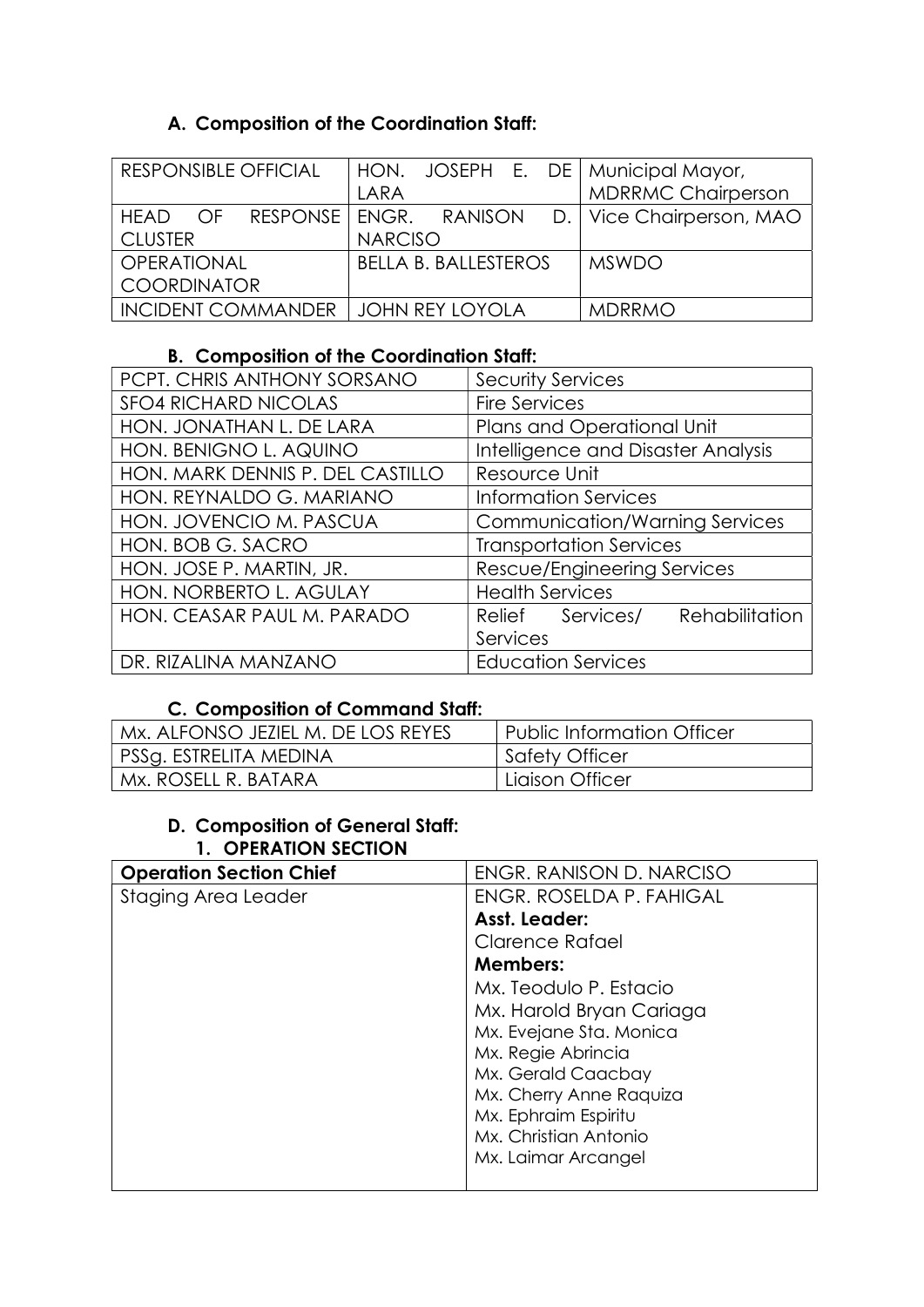| Camp   | Evacuation        | Management | Mx. ROSELL B. BATARA        |
|--------|-------------------|------------|-----------------------------|
| Leader |                   |            | Asst. Leader:               |
|        |                   |            | Mx. Constancia Desiderio    |
|        |                   |            | <b>Members:</b>             |
|        |                   |            | Mx. Junalyn Aguilar         |
|        |                   |            | Mx. Liza Domingo            |
|        |                   |            | Mx. Marnelli Colobong       |
|        |                   |            | Mx. Josephine Andres        |
|        |                   |            | Mx. Michael Ligot           |
|        |                   |            | Mx. Jomarie Pascual         |
|        |                   |            | Mx. John Carlo Suguitan     |
|        |                   |            | Mx. Aileen Joyce Pascual    |
|        |                   |            | Mx. Rolante Agustin         |
|        |                   |            | Mx. Gregorio Fahigal        |
|        |                   |            | Mx. Mamerto Pangad          |
|        |                   |            | Mx. Jay Manuel              |
|        |                   |            | Mx. Roque Balino            |
|        |                   |            | Mx. Villamor Tamayo         |
|        |                   |            | Mx. Edgar Tamayo            |
|        |                   |            | Mx. Julio Gabriel           |
|        | Emergency/Medical | Response   | DR. RUTH B. DE LARA         |
| Leader |                   |            | Asst. Leader:               |
|        |                   |            | Mx. Jenar L. Buted          |
|        |                   |            | <b>Members:</b>             |
|        |                   |            | Mx. Ancheta Agustin         |
|        |                   |            | Mx. Santang Mary Ann Pailma |
|        |                   |            | Mx. Janette Esteban         |
|        |                   |            | Mx. Rosenda Allado          |
|        |                   |            | Mx. Maureen Jan Pascual     |
|        |                   |            | Mx. Shenalyn Andres         |
|        |                   |            | Mx. Baby Rose G. Rasos      |
|        |                   |            | Mx. Czyryn Janile Reynon    |
|        |                   |            | Mx. Janine B. Corpuz        |
|        |                   |            | Mx. Eric Ancheta            |
|        |                   |            | Mx. Jacquiline Asuncion     |
|        |                   |            | Mx. Nellie Galvan           |
|        |                   |            | Mx. Kristine Joy Ignacio    |
|        |                   |            | Mx. Shiera Magne Manuel     |
|        |                   |            | Mx. Fouad Reguyal           |

## 2. PLANNING SECTION

| <b>Planning Section Chief</b> | Mx. BRENFORD JAKE M. NICOLAS |
|-------------------------------|------------------------------|
| Resource Unit Leader          | Mx. LAURENCE T. CORPUZ       |
| Member:                       | Mx. JUNALYN AGUILAR          |
| Situation Unit Leader         | Mx. JENAR L. BUTED           |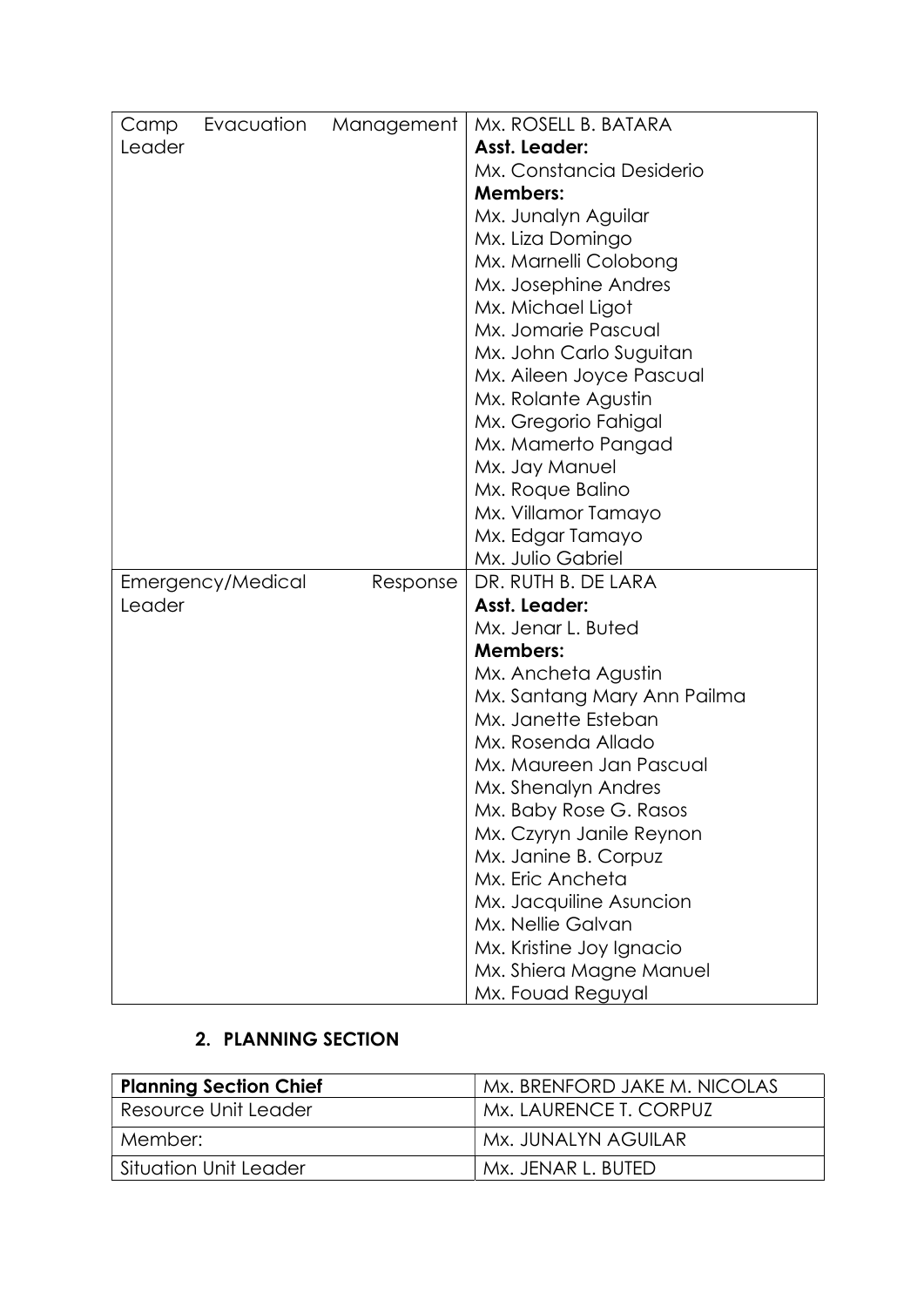| Demobilization Unit Leader | ENGR. LEIZEL BERMEJO            |
|----------------------------|---------------------------------|
| Documentation Unit Leader  | Mx. MARGARITA EDELYN            |
|                            | <b>CURAMENG</b>                 |
|                            | Members:                        |
|                            | Mx. Nica Mae V. Villaruel       |
|                            | Mx. Ron Chester S. Corpuz       |
|                            | Mx. Sheila Marie G. Cristobal   |
|                            | Mx. Ma. Rizza Jennifer Santiago |
|                            | Mx. Mirafe Martinez             |
|                            | Mx. Jumar Martin                |

## 3. LOGISTICS SECTION

| <b>Logistic Section Chief</b>  | <b>MRS. CHARYMELLE O. FORONDA</b> |
|--------------------------------|-----------------------------------|
| Service Branch Director        | Mx. TRECELYN EUNICE F. PINACATE   |
| Communication Unit Leader      | Mx. CHRISTIAN LEE CORPUZ          |
| <b>Medical Unit Leader</b>     | Mx. CZYRYN JANILE RYNON           |
| Food Unit Leader               | Mx. CATHERINE BUMANGLAG           |
|                                | <b>Members:</b>                   |
|                                | Mx. Journey P. Taylan             |
|                                | Mx. Cristino Agustin              |
|                                | Mx. Aida Biñas                    |
|                                | Mx. Melanie Ramos                 |
|                                | Mx. Isidro Cristobal              |
|                                | Mx. Dennis Desiderio              |
|                                | Mx. Nerio Juan                    |
|                                | Mx. Krizia NiÑa Toribio           |
|                                | Mx. Aileen Pascual                |
|                                | Mx. Reinalyn Guillermo            |
|                                | Mx. Hermalyn Samoza               |
| <b>Support Branch Director</b> | Mx. ARLENE EDITHA M. VILLALOBOS   |
| Supply Unit Leader             | Mx. ANGEL GARCES JR.              |
| <b>Facilities Unit Leader</b>  | Mx. CLARENCE RAFAEL               |
|                                | <b>Members:</b>                   |
|                                | Mx. Gerald Caacbay                |
|                                | Mx. Regie Abrincia                |
|                                | Mx. Ephraim Espiritu              |
| Ground Unit Leader             | Mx. RONALD ALONZO                 |

## 4. FINANCE AND ADMINISTRATIVE SECTION

| <b>Finance and Administrative Section</b> | <b>Mx. CHRISTINA DELOS SANTOS</b> |
|-------------------------------------------|-----------------------------------|
| Time Unit Leader                          | Mx. DANLORD MALUBAG               |
|                                           | Member:                           |
|                                           | Mx. Joefree Peralta               |